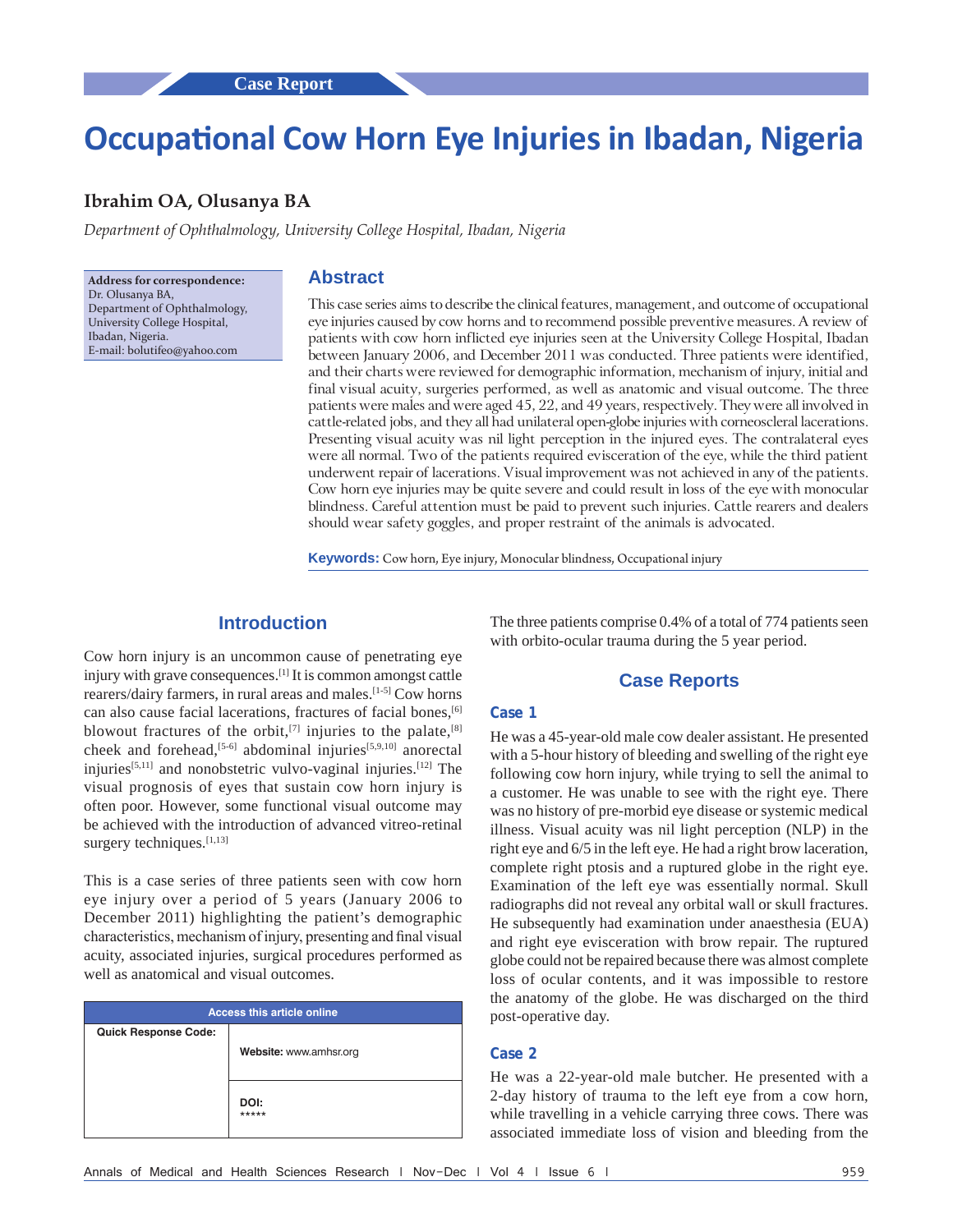left eye. There was no pre-morbid eye disease or systemic medical illness. Visual acuity was 6/5 in the right eye and NLP in the left eye. There was an upper lid laceration, distorted cornea with uveal prolapse. Examination of the left eye was essentially normal. There were no orbital or skull fractures detected on skull radiographs. He had EUA and left eye evisceration with lid laceration repair. Evisceration was performed in view of the severe distortion of ocular anatomy precluding primary repair. He was discharged on the 4<sup>th</sup> day post operatively.

### **Case 3**

He was a 49-year-old male cattle rearer. He presented with a 4-day history of cow horn injury to right eye while feeding the cow. There was an immediate loss of vision, bleeding, watering and pain in the right eye. There was no pre-morbid eye disease or systemic medical illness. Visual acuity was NLP in the right eye and 6/9 in the left eye. Examination of the right eye showed brow laceration, mild ptosis, moderate discharge, chemosis, corneo-scleral laceration extending from 12 to 7 o'clock, hyphema clots and shallow anterior chamber. Examination of the left eye was essentially normal. Skull radiographs did not show orbital wall or skull fractures. He had EUA and repair of corneo-scleral and brow lacerations. He was discharged on the 4<sup>th</sup> day post operatively.

## **Discussion**

This retrospective review suggests that cow horn is not a common cause of eye injury in our setting. Helbig and Iseli<sup>[13]</sup> in a 50 year review in Switzerland identified 59 cases of cow horn eye injuries and reported a prevalence of 5% of all open globe injuries. Similarly, cow horn injuries accounted for 3.1% of in-patient admissions following ocular trauma in Switzerland.[1]

All three of our patients were involved in cattle-related jobs. Cow horn injury is usually seen in those dealing with the animals such as the rearers, dairy farmers and the dealers who sell the animals.<sup>[1,13]</sup> Furthermore, only males were observed in our series to have sustained cow horn eye injury. This is likely to be because men are at increased risk as cattle rearers and dealers are usually men.<sup>[3,4]</sup>

Despite the low incidence, the impact of cow horn ocular injury is quite significant. This is because the eye injuries are usually devastating with resultant monocular blindness and evisceration of the eye, as was the case in two of our patients. Removal of the eye is often indicated because the globe rupture usually extends posteriorly causing anatomical distortion of the eye, making it virtually impossible to repair the eye. In addition, the attendant risk of sympathetic ophthalmia is a reason to recommend evisceration.<sup>[14]</sup> Following removal of the globe, visual improvement or rehabilitation is impossible.

Only one of the patients presented within 24 hours of the injury; one of them presented after 4 days. Late presentation for treatment following ocular trauma may contribute to poor visual outcome. Presenting visual acuity of NLP, which is more likely with late presentation, usually carries a grave visual prognosis. Furthermore, the severe nature of the injury and damage to the ocular structures often result in poor visual outcome. Thus, health care providers who provide first aid treatment to victims of such eye injuries should be encouraged to ensure prompt referral for definitive management. Early specialist intervention may increase the likelihood of a favorable visual outcome and preservation of the eye ball.

The mechanism of the injury is usually from the significant force of impact made by the tip of the cow horn when it hits the eye. In general, the tip of the horn is pointed but not necessarily sharp. The force of impact in addition to the gouging done by the horn results in corneal and/or scleral laceration or globe rupture.

It is, therefore, important that precautions are taken by people involved in cattle-related jobs. Such precautions should include coagulation of cow horns 2 weeks after birth, proper restraining of the animals, keeping the animals in well-covered vehicles during transportation to prevent injury to other road users and the use of protective goggles by those involved in cow related jobs to reduce the risk of injury to the eyes. When eye injury does occur, early presentation to an ophthalmologist is important to improve the chances of visual recovery where possible.

## **References**

- 1. Goldblum D, Frueh BE, Koerner F. Eye injuries caused by cow horns. Retina 1999;19:314‑7.
- 2. Saari KM, Aine E. Eye injuries in agriculture. Acta Ophthalmol Suppl 1984;161:42-51.
- 3. Mackiewicz J, Machowicz‑Matejko E, Salaga‑Pylak M, Piecyk‑Sidor M, Zagórski Z. Work‑related, penetrating eye injuries in rural environments. Ann Agric Environ Med 2005;12:27‑9.
- 4. Niiranen M. Perforating eye injuries caused by occupational accidents treated at Helsinki University eye hospital 1970‑1977. Albrecht Von Graefes Arch Klin Exp Ophthalmol 1979;211:313‑24.
- 5. Shukla HS, Mittal DK, NaithaniYP. Bull horn injury: A clinical study. Injury 1977;9:164‑7.
- 6. Ugboko VI, Olasoji HO, Ajike SO, Amole AO, Ogundipe OT. Facial injuries caused by animals in northern Nigeria. Br J Oral Maxillofac Surg 2002;40:433‑7.
- 7. Singh RI, Thomas R, Alexander TA. An unusual case of bull gore injury. Aust N Z J Ophthalmol 1986;14:377‑9.
- 8. Chevel'cha NI. Injury of a child's palate by a cow's horn. Vestn Otorinolaringol 1967;29:101.
- 9. Abita T, Durand-Fontanier S, Ternengo D, Valleix D, Descottes B. Acute intestinal strangulation after Scarpa's triangle cow horn injury. Gastroenterol Clin Biol 2008;32:608‑10.
- 10. Ameh EA, Nmadu PT. Penetrating abdominal injuries in children in Nigeria. Ann Trop Paediatr 1999;19:293‑6.
- 11. Chirdan L, Uba A. The management of anorectal injuries in a Nigerian paediatric tertiary centre. Afr J Paediatr Surg 2004;1:29‑32.